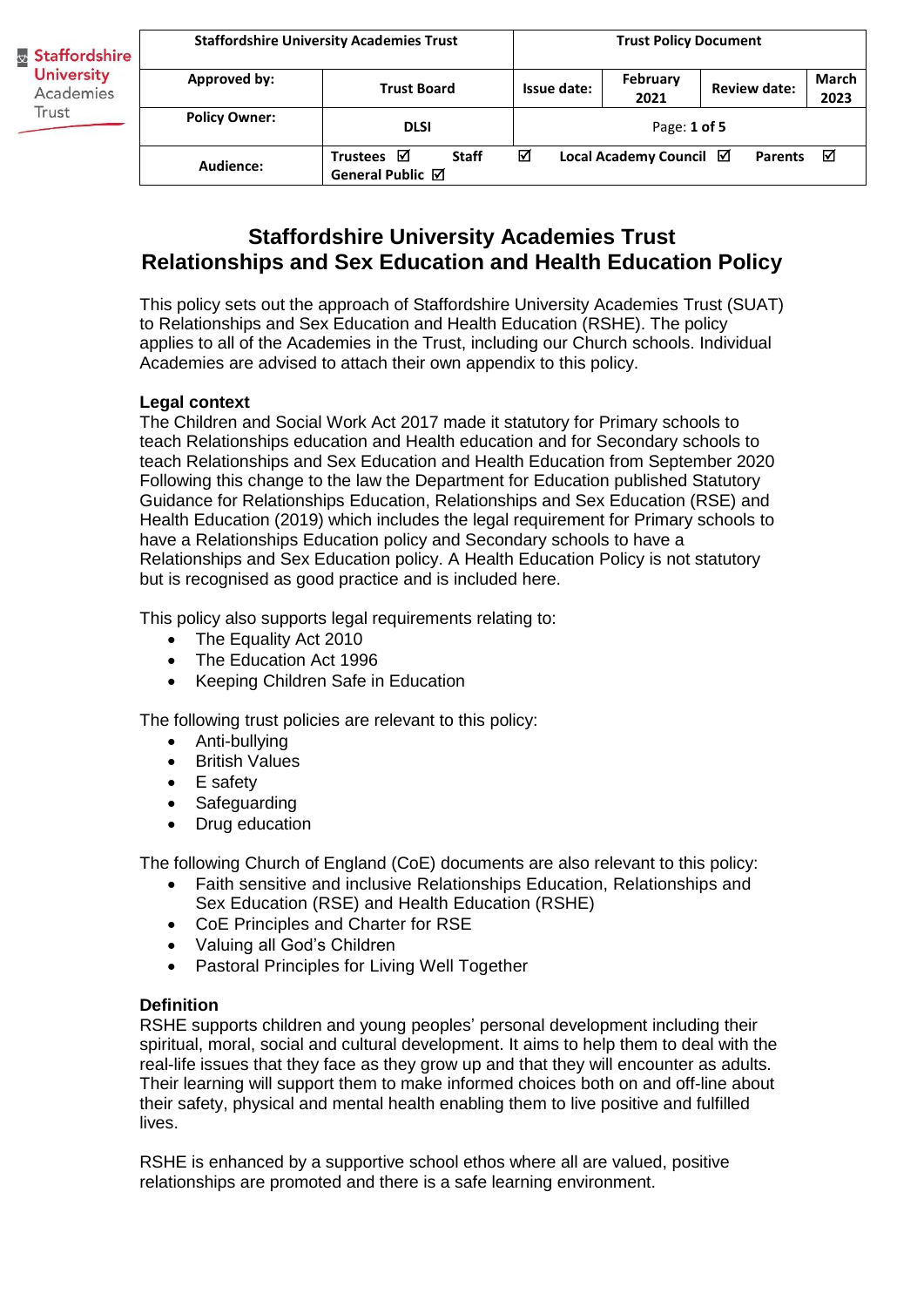# **Aims**

The RSHE programme aims to: -

- provide accurate, age appropriate information to all children and young people
- support the development of knowledge, skills and attitudes to enable children and young people to make informed choices
- build confidence and self esteem
- develop personal attributes
- prepare children and young people as they develop and become adults
- develop positive and inclusive attitudes to everyone, particularly to those with protected characteristics under the Equality Act 2010

The Trust Board has adopted the above aims for all children and young people educated in the Trust's Academies. *Individual Academies are advised to add additional aims to meet the needs of their community (see Academy specific information).*

# **Roles and responsibilities**

An effective programme of RSHE requires support from the whole school community, therefore the following role and responsibilities have been identified.

# **Trustees**

- Oversee strategies and procedures across the Trust
- Ensure that Church Schools in the Trust follow relevant guidance and policy provided by the Church of England (CoE)

### **Principal/ Head teacher**

- Oversee the development and delivery of RSHE in the Academy including supporting the subject leader
- Give staff the opportunity to contribute to the development of RSHE
- Discuss the development and delivery of RSHE with executive staff and provide information for Trustees as required.
- Facilitate training for the subject leader and staff as required
- Support the subject leader's work with parents/carers so that they are kept informed of current content and delivery of the RSHE curriculum
- In Church Schools, ensure that relevant CoE guidance and policy is followed

### **Subject Leader**

- Lead the development and delivery of effective RSHE across the Academy
- Keep up to date with latest developments in the subject
- Support staff as necessary
- Monitor and evaluate RSHE and report to the Academy Principal
- Liaise with parents and carers as necessary to keep information on the subject content and delivery up to date
- In Church Schools, ensure that relevant CoE guidance and policy is followed

### **All staff**

- Know and implement the policy relating to RSHE
- In Church Schools, follow relevant CoE guidance and policy
- Teach RSHE using the agreed academy curriculum
- Maintain positive and supportive links with parents and carers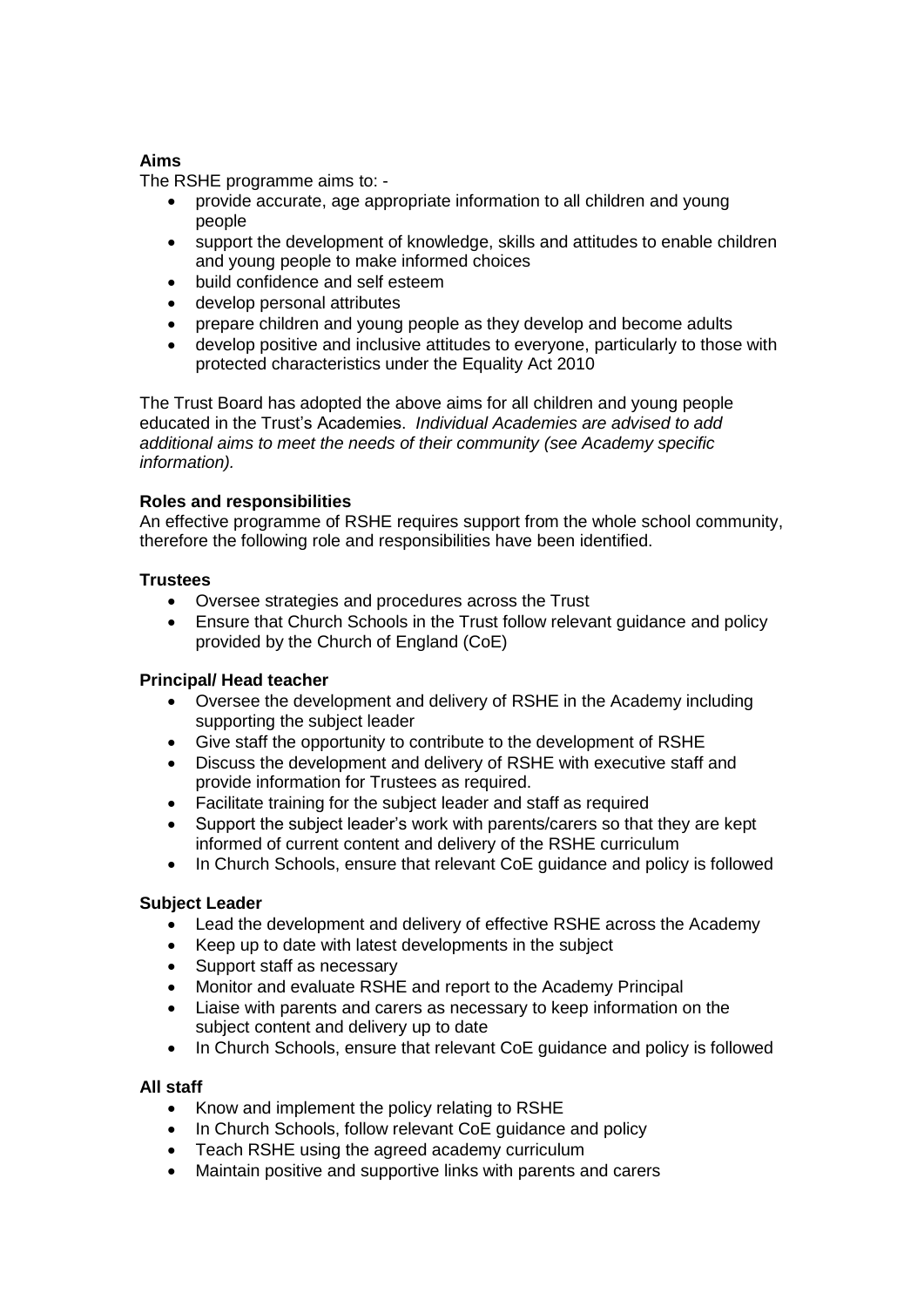- Respond to the needs and questions of children, young people and their families regarding the content and delivery of the RSHE curriculum
- Monitor progress

# **Parents/Carers**

- Will be encouraged to engage with staff to better understand the content and delivery of the RSHE curriculum
- Will be kept up to date of any changes and/or additions to the RSHE curriculum
- Will be informed of their right to withdraw their children from sex education lessons when these are scheduled
- In Church Schools, they will be assured that relevant CoE guidance and policy is followed

# **Curriculum organisation**

Each Academy will decide how it organises its curriculum for RSHE, however the Trust recognises established best practice approaches including: -

- That RSHE is part of Personal, Social, Health and Economic education (PSHE education) and is best taught within this wider context.
- Incorporation of relevant CoE guidance and policy for RSHE in Church **Schools**
- Regular lessons provide the best opportunity for children and young people to develop their knowledge, skills, attitudes and revisit topics when necessary.
- Lessons need to be of sufficient length to enable children and young people to fully explore topics and reflect on learning
- Focus days, visits and visitors can enhance learning but cannot replace a planned and progressive programme.
- Confident and skilled staff are best placed to deliver effective RSHE lessons particularly where sensitive or controversial issues are included
- Cross curricular links make a valuable contribution to learning and should be recognised within planning and delivery

### **Teaching and learning**

RSHE is delivered in line with the Academy teaching and learning policy. In Church schools, there will be adherence to relevant CoE guidance and policy. As the subject deals with real life experiences it is important to establish a safe and positive learning environment using the following approaches:

- Establish clear ground rules in consultation with children and young people covering confidentiality, respect for others, privacy and boundaries.
- Use distancing techniques including depersonalised discussions, role play and theatre in education
- Use clear language to avoid misunderstandings
- Avoid prejudice and assumptions about children and young peoples' abilities, desires, background and experiences
- Deal sensitively with unexpected questions and comments
- Assess and build on existing knowledge and experiences
- Ensure learning is engaging using a range of activities including structured discussion and problem solving
- Provide a range of opportunities to learn, practise and demonstrate knowledge, skills and attitudes
- Allow time for reflection
- Provide differentiated learning
- Use a variety of groupings to enhance learning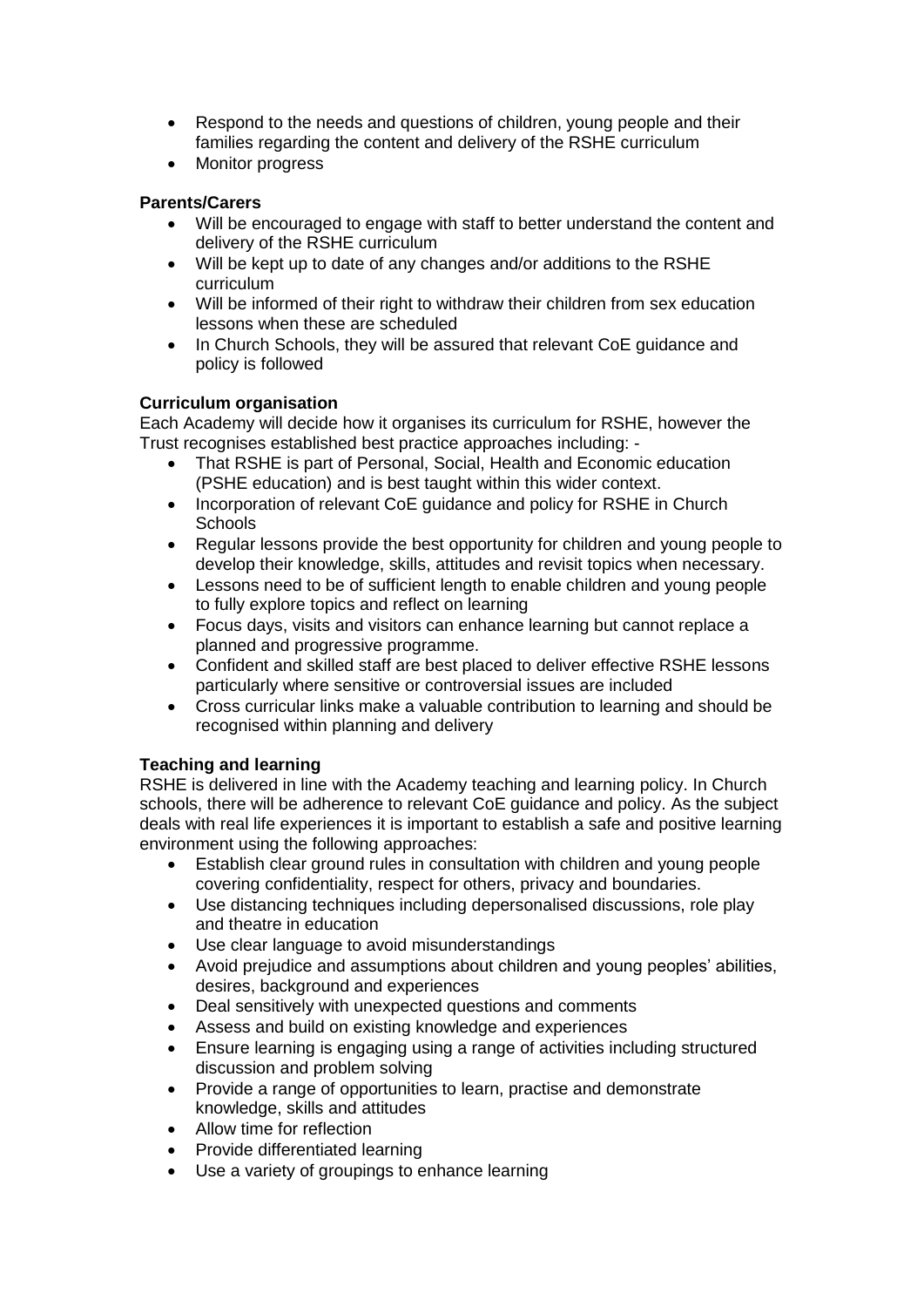### **Resources**

A range of resources will be used to support learning in RSHE. They will be carefully selected by teachers and overseen by the Subject Leader. They will be up to date, relevant to children and young people and consistent with the aims and values of the Trust and each individual Academy, including Church Schools.

### **Equality**

The Equality Act sets out the duty to eliminate discrimination, advance equality of opportunity and foster good relationships between those with protected characteristics and those without. The protected characteristics are:

- Age
- Marriage and Civil partnership
- **Disability**
- Race
- Religion & belief
- Sexual orientation
- Sex
- Pregnancy and maternity
- Gender reassignment

In addition, schools should consider the needs of those with Special Educational Needs (SEN). The RSHE programme will meet the needs of all children and young people. Lessons will include content which will tackle discrimination and foster good relationships.

### **Right to withdraw**

Parents and carers cannot legally withdraw their child from any aspect of Relationships Education or Health Education.

Parents and carers have the right to withdraw from Sex Education apart from content that is taught within the Science National Curriculum.

In the Trust, Primary Principals/ Head teachers may accept this having explained to the parent/carer the potential implications for their child. In the Secondary Academies a detailed discussion will take place with the parent/carer about the potential impact of withdrawing their child from these lessons. If the parent/carer still wishes to exercise their right to withdraw the Academy will provide suitable alternative learning activities at the time the lessons are taking place.

The parent and carer right to withdraw applies up to three terms before the young person turns 16. After that point if the young person wishes to receive sex education the Academy will make the appropriate arrangements.

Academies in the Trust will inform parents/carers when sex education lessons will take place and remind them of their right to withdraw. Parents and carers must inform the academy of their intention to withdraw their child.

### **Safeguarding**

RSHE and Health Education include sensitive topics and it is therefore possible that discussions will prompt safeguarding disclosures. Reference should be made to SUAT safeguarding policies and procedures to deal with any disclosures appropriately and sensitively

The Subject Leader and teacher should discuss with the Designated Safeguarding Lead in the academy any potentially sensitive topics. Appropriate steps must be taken to provide additional support for children and young people if required.